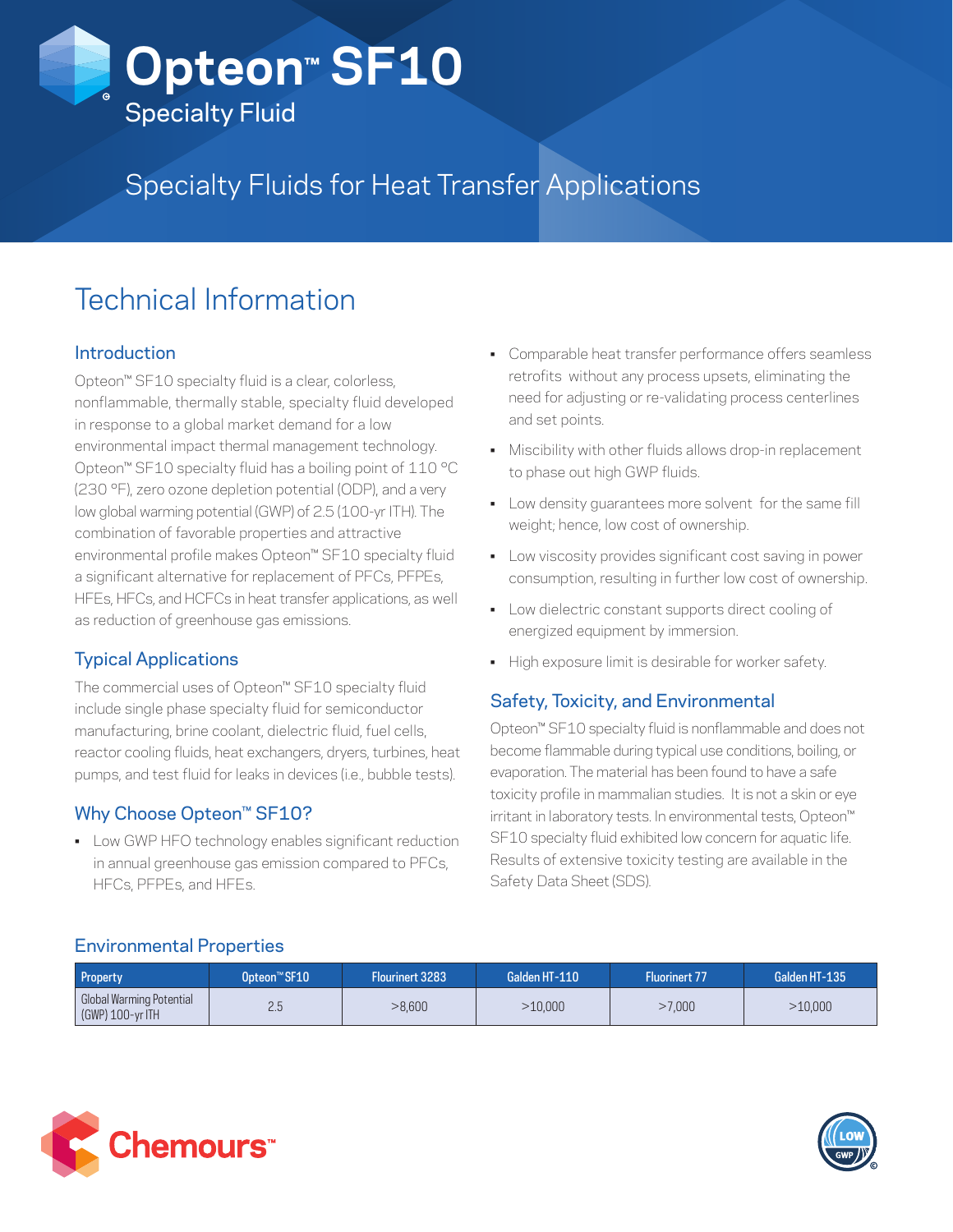#### General Material Compatibility

Opteon™ SF10 specialty fluid is compatible with most metals, plastics, and elastomers, including stressed acrylic and polycarbonate plastics. Exposures to stainless steel, copper, brass, and aluminum showed good stability.

#### Plastics and Elastomer Compatibility

Compatibility depends on exposure time and temperature. Guidelines described here are based on short-term (~24 hr) compatibility testing. Examples of plastics/elastomers that are compatible with Opteon™ SF10 specialty fluid include: polyethylene, polypropylene, polystyrene, polycarbonate, polyester, polyethylene terephthalate, polybutylene terephthalate, polyimide, polysulfone, polyacrylate, acrylonitrile butadiene, acetal, nylon, butyl rubber, isoprene, and polychloroprene. Examples of incompatible polymers/elastomers include: Kalrez perfluoroelastomer, Viton™ fluoroelastomer, Teflon™ FEP and PFA fluoroplastics, Buna N, silicone, and polyurethane. Consult with your local Opteon™ specialty fluids representative to help answer questions about specific materials compatibility for your application.

#### Physical Properties

| Property (at 25 °C [77 °F])               | <b>Units</b>                 | Opteon <sup>™</sup> SF10<br><b>Specialty Fluid</b> |
|-------------------------------------------|------------------------------|----------------------------------------------------|
| Molecular Weight                          | g/mol                        | 362                                                |
| <b>Boiling Point</b>                      | $^{\circ}$ C ( $^{\circ}$ F) | 110 (230)                                          |
| <b>Freezing Point</b>                     | $^{\circ}$ C ( $^{\circ}$ F) | $< -90$ ( $< -130$ )                               |
| <b>Critical Temperature</b>               | $^{\circ}$ C ( $^{\circ}$ F) | 240 (464)                                          |
| <b>Critical Pressure</b>                  | MPa                          | 1.7                                                |
| Liquid Density                            | g/cm <sup>3</sup>            | 1.58                                               |
| Liquid Viscosity                          | cSt                          | 0.71                                               |
| <b>Heat Capacity</b>                      | J/g/C                        | 1.24                                               |
| Liquid Thermal Conductivity               | $W/m-K$                      | 0.065                                              |
| Surface Tension                           | dyn/cm                       | 18                                                 |
| Vapor Pressure                            | kPa                          | 2.9                                                |
| Heat of Vaporization                      | kJ/kg                        | 115                                                |
| Solubility in Water                       | ppm                          | $<$ 1                                              |
| <b>Water Solubility</b>                   | ppm                          | 80                                                 |
| Flash Point, CC ASTM D56                  | $^{\circ}$ C ( $^{\circ}$ F) | None                                               |
| Dielectric Constant at 1 kHz              |                              | 5.48                                               |
| Resistivity                               | ohm-cm                       | $10^{9-11}$                                        |
| Global Warming Potential (GWP) 100-yr ITH |                              | 2.5                                                |

#### Storage and Handling

Opteon™ SF10 specialty fluid is thermally stable and does not oxidize nor degrade during storage. Store in a clean, dry area.

Protect from freezing temperature, and do not allow stored container to exceed 46 °C (115 °F). Package sizes for Opteon™ SF10 specialty fluids are 6 and 15 kg net weight in HDPE containers.

When pumping or transferring Opteon™ SF10 specialty fluid from a drum or pail, a braided stainless steel hose is recommended. If a flexible hose is desired, a static charge dissipation hose is recommended, i.e., one constructed with carbon black-filled nylon inner core conductive material.

#### Critical Heat Flux

The critical heat flux of Opteon™ SF10 specialty fluid was estimated at 16 W/cm2, but the actual value in use will depend on heater geometry and operating conditions. For applications >12 W/cm2, consult your local Opteon™ specialty fluids representative.

#### Vapor Pressure

Please refer to the following equation to predict vapor pressure as a function of temperature.

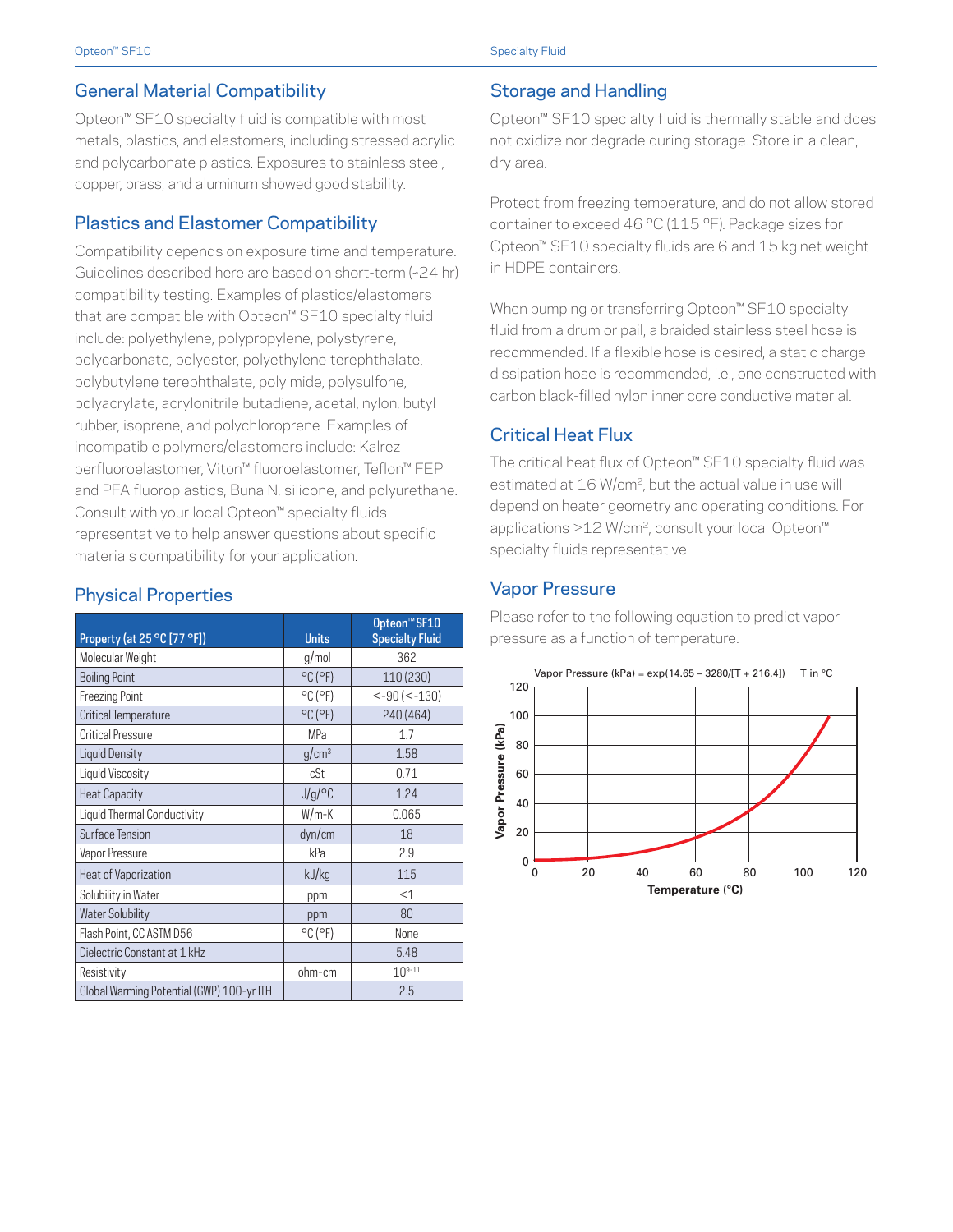### Liquid Density

The temperature dependence of liquid density for Opteon™ SF10 specialty fluid is shown below.



## Heat Capacity

The temperature dependence of heat capacity for Opteon™ SF10 specialty fluid is shown below.



## Liquid Viscosity

The temperature dependence of liquid viscosity for Opteon™ SF10 specialty fluid is shown below.



# Liquid Thermal Conductivity

The temperature dependence of liquid thermal conductivity for Opteon™ SF10 specialty fluid is shown below.